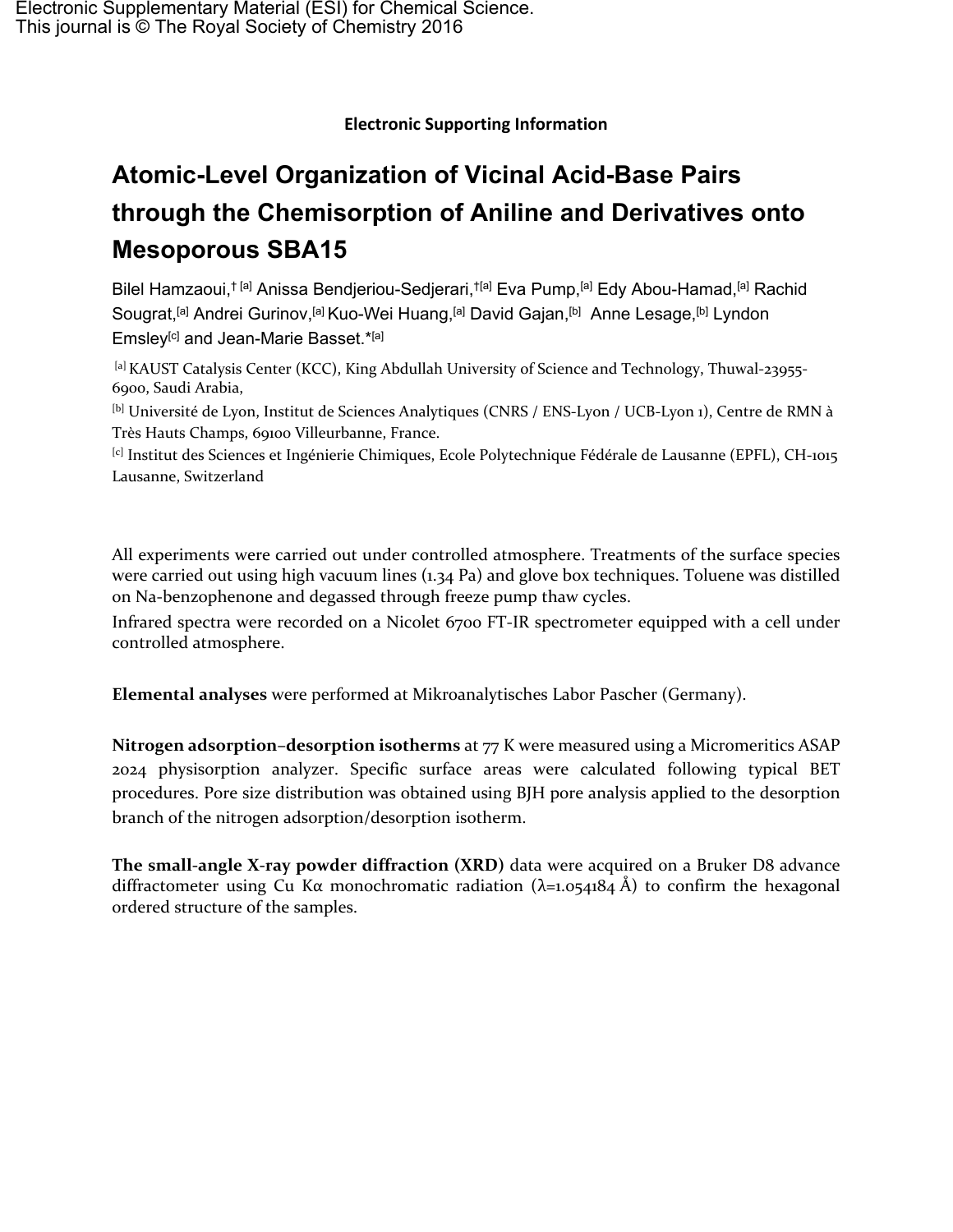**One-dimensional <sup>1</sup>H MAS and <sup>13</sup>C CP/MAS solid state NMR** spectra were recorded on Bruker AVANCE III spectrometers operating at 400 MHz resonance frequencies for <sup>1</sup>H. Experiments at 400 MHz employed a conventional double-resonance 3.2 mm CP/MAS probe. In all cases the samples were packed into rotors under an inert atmosphere inside gloveboxes. Dry nitrogen gas was utilized for sample spinning to prevent degradation of the samples. NMR chemical shifts are reported with respect to the external references TMS and adamantane. For <sup>13</sup>C CP/MAS NMR experiments, the following sequence was used: 90° pulse on the proton (pulse length 2.4 s), then a cross-polarization step with a contact time of typically 2 ms, and finally acquisition of the <sup>13</sup>C NMR signal under highpower proton decoupling. The delay between the scans was set to 5 s to allow the complete relaxation of the 1H nuclei, and the number of scans ranged between 3000 and 5000 for <sup>13</sup>C and was 32 for <sup>1</sup>H. An exponential apodization function corresponding to a line broadening of 80 Hz was applied prior to Fourier transformation.

**The 2D <sup>1</sup>H−<sup>13</sup>C heteronuclear correlation (HETCOR) solid state NMR spectroscopy experiments** were conducted on a Bruker AVANCE III spectrometer using a 3.2 mm MAS probe. The experiments were performed according to the following scheme: 90° proton pulse, t1 evolution period, CP to <sup>13</sup>C, and detection of the <sup>13</sup>C magnetization under TPPM decoupling. For the crosspolarization step, a ramped radio frequency (RF) field centered at 75 kHz was applied to the protons, while the <sup>13</sup>C channel RF field was matched to obtain an optimal signal. A total of 32 t1 increments with 2000 scans each were collected. The sample spinning frequency was 8.5 kHz. Using a short contact time (0.5 ms) for the CP step, the polarization transfer in the dipolar correlation experiment was verified to be selective for the first coordination, to lead to correlations only between pairs of attached 1H−13C spins (C−H directly bonded).

**<sup>1</sup>H−<sup>1</sup>H Multiple-Quantum Spectroscopy.** Two-dimensional double-quantum (DQ) and triplequantum (TQ) experiments were recorded on a Bruker AVANCE III spectrometer operating at 600 MHz with a conventional double-resonance 3.2 mm CP/MAS probe, according to the following general scheme: excitation of DQ coherences, t1 evolution, z filter, and detection. The spectra were recorded in a rotor synchronized fashion in ti by setting the ti increment equal to one rotor period. One cycle of the standard back-to-back (BABA) recoupling sequences was used for the excitation and reconversion period. Quadrature detection in w1 was achieved using the States-TPPI method. An MAS frequency of 22 kHz was used. The 90° proton pulse length was 2.5 μs, while a recycle delay of 5 s was used. A total of 128 t1 increments with 32 scans per each increment were recorded. The DQ frequency in the w1 dimension corresponds to the sum of two single-quantum (SQ) frequencies of the two coupled protons and correlates in the w2 dimension with the two corresponding proton resonances.

**DNP-solid state NMR**. DNP experiments were performed on a 400 MHz ( <sup>1</sup>H/electron Larmor frequencies) Bruker Avance III solid-state NMR spectrometer equipped with a 263 GHz gyrotron. The sweep coil of the main super conducting coil was set so that microwave irradiation occurred at the positive enhancement maximum of TEKPOL. At low temperature double resonance 3.2 mm probe configured for <sup>29</sup>Si and after for <sup>15</sup>N CP/MAS. Sample temperature during DNP experiments were around 100K. DNP enhancements were measured by comparing the intensity of spectra acquired with and without continuous wave irradiation. A 20 mg of powdered material was impregnated with 20 μL of 16mM of TEKPOL tetrachloethane solution. Impregnated materials were then packed into sapphire rotors inside glovebox. For the CPMAS experiments the following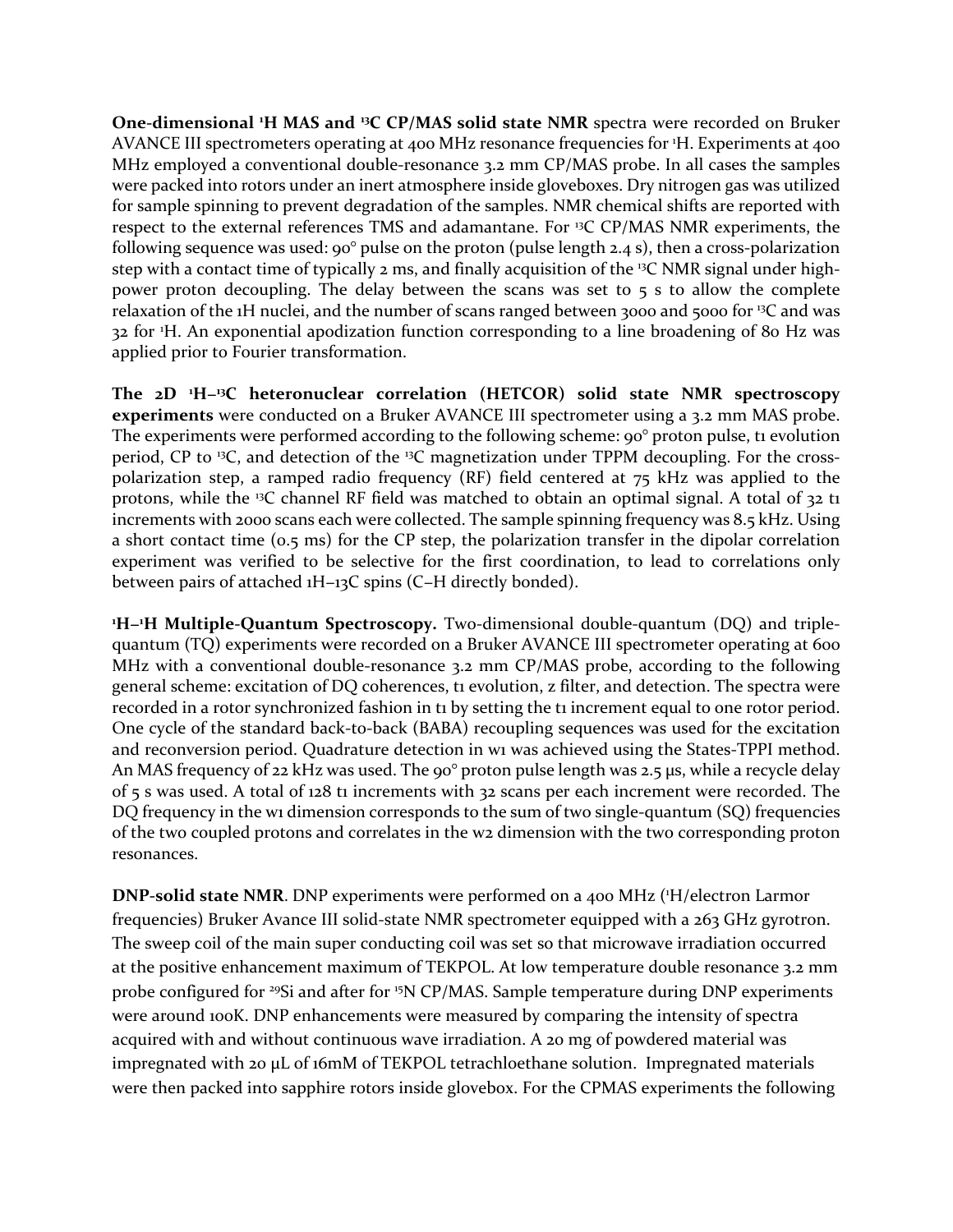sequence was used: 900 pulse on the proton, then cross-polarization with a contact time of 5 ms and finally acquisition of the <sup>29</sup>Si and 1<sup>5</sup>N signal under high power decoupling. SPINAL-64 heteronuclear <sup>1</sup>H decoupling was employed during acquisition.

**Transmission Electron Microscopy (TEM).** Sample **1** was spread on a copper grid precoated with a holey carbon layer. Imaging was performed on a Tecnai Biotwin transmission electron microscope (FEI Company) operating at 120 kV. Data was acquired at 1um defocus and recorded on a Eagle CCD camera 4kx4k (FEI company)

**Preparation of <b>1** (impregnation method). In a schlenk,  $SBA15_{1100}$  c (0.5 g) was reacted with dry aniline (2.5 ml) in toluene for 24 h at 80°C. After filtration and four washing cycles, the resulting white powder was dried for 8 hr under dynamic vacuum (< 10<sup>-5</sup>mbar).

**Elemental analysis** (mass. %). C  $(1.42)$  and N  $(0.35)$  corresponding to C/N ratio of 5.1

### **Preparation of N-phenylsilylanamine silsesquioxane SQ-3**



1,3,5,7,9,11,13 - Heptacyclohexyltricyclo [7.3.3.15,11] heptasiloxane - 3,7,13 - triol **SQ-1** (1.0 g, 0.92 mmol, 1.0 eq.) was reacted with  $SiCl<sub>4</sub>$  (0.13 mL, 1.1 mmol, 1.2 eq.) in the presence of NEt<sub>3</sub> (0.40 mL, 2.9 mmol, 3.1 eq.) in dry  $Et<sub>2</sub>O$  (50 mL) under inert conditions.

The reaction was stirred overnight at reflux. After cooling down, the precipitate was filtered and the solvent was removed. The white solid residue was washed with hot acetonitrile/toluene,  $1/1$  $(v/v)$ , filtered and dried to dryness to isolate 1,3,5,7,9,11,14 – heptacyclohexyltricyclo [7.3.3.15,11] octaasiloxane - 15 - chloride **SQ-2**.

**Yield:** 0.92 g (97 %) as white solid.

In a next step, toluene was added (20 mL) to react  $SQ$ -2 (0.92 g, 0.89 mmol, 1.0 eq.) with aniline  $(0.46 \text{ mL}, 5.0 \text{ mmol}, 5.7 \text{ eq.})$  in presence of NEt<sub>3</sub> ( $0.33 \text{ mL}, 2.4 \text{ mmol}, 2.7 \text{ eq.})$  under inert conditions. The reaction was stirred at room temperature for 18 days. Then, the white precipitate was filtered and the toluene was removed. To isolate 1,3,5,7,9,11,14 – heptacyclohexyltricyclo [7.3.3.15,11] octaasiloxyl – 15 - aniline **SQ-3**, column chromatography was performed in DCM (Rf = 0.98) to remove the remaining aniline and in ethylacetate/hexane,  $1/1$  (v/v) to remove the remaining impurities. The purity of  $SQ$ -3 was followed by <sup>1</sup>H NMR (400 MHz,  $C_6D_6$ ) and <sup>13</sup>C NMR (100 MHz,  $C_6D_6$ )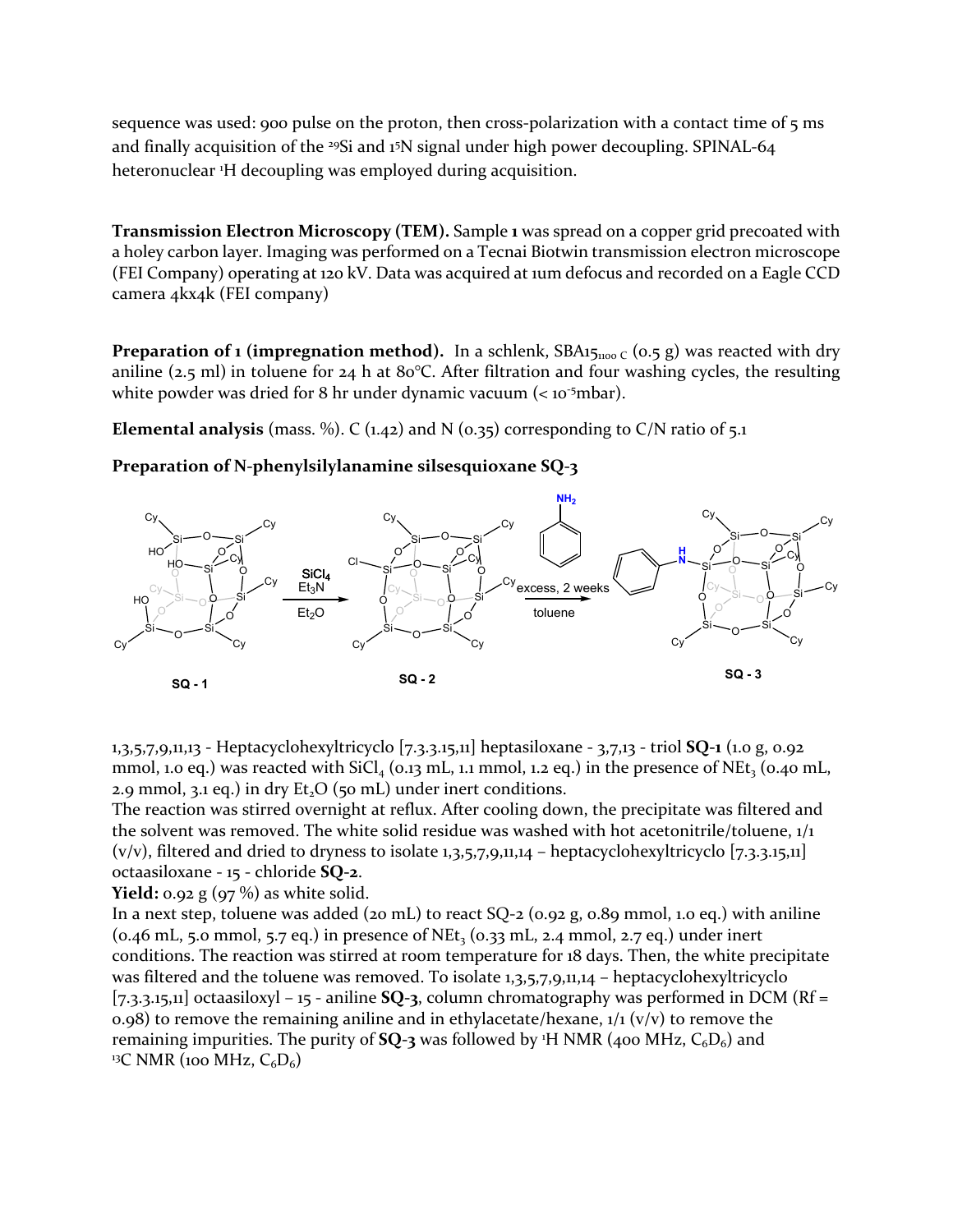

Figure S1: <sup>1</sup>H liquid NMR of aniline and **SQ-3** in C<sub>6</sub>D<sub>6</sub>



**Figure S2:** <sup>13</sup>C liquid NMR of aniline and **SQ-3** in C<sub>6</sub>D<sub>6.</sub>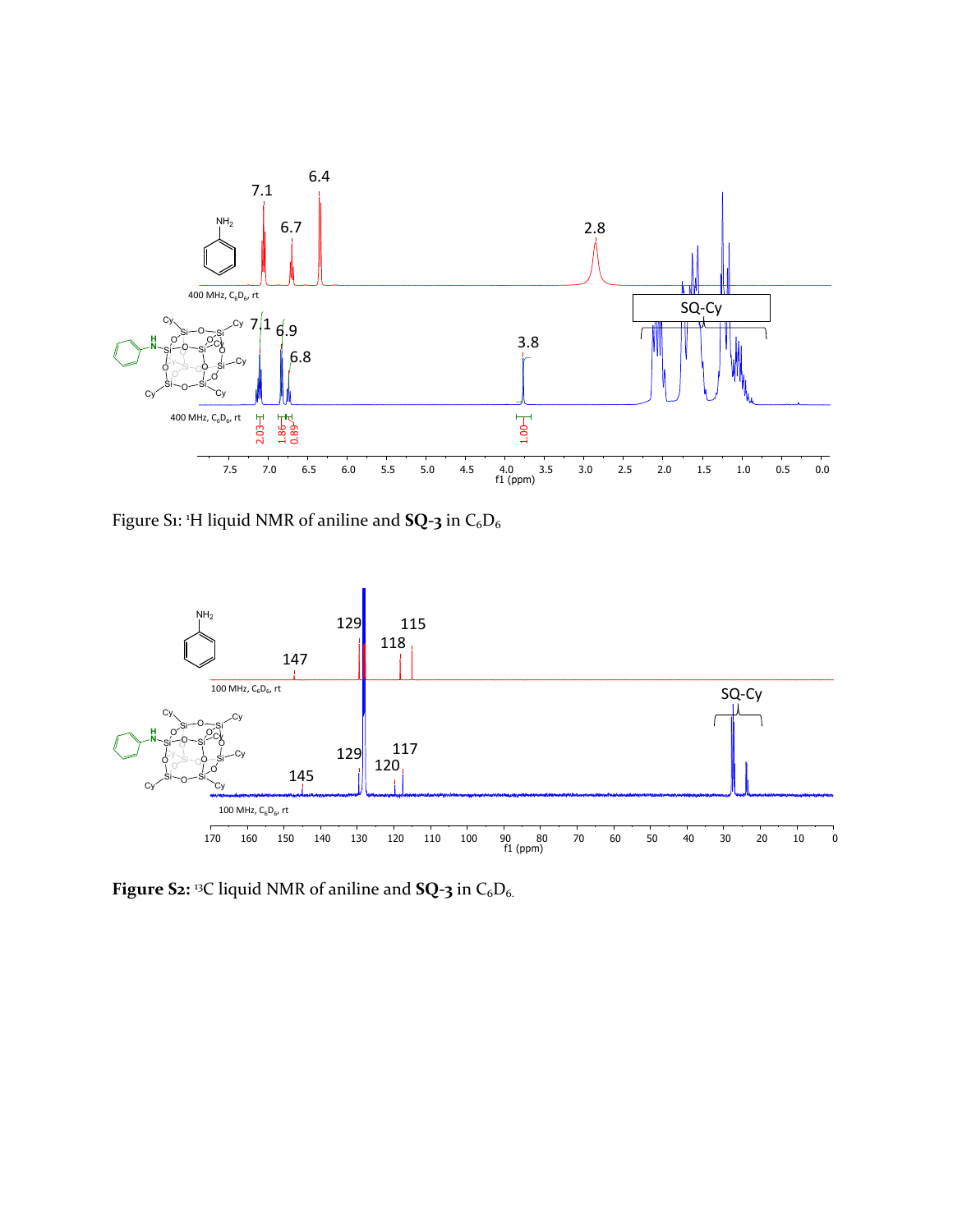

**Figure S3:** <sup>15</sup>N liquid NMR of aniline and **SQ-3** in C<sub>6</sub>D<sub>6.</sub>



**Figure S4:** (A) <sup>13</sup>C CP-MAS NMR of 1. (B) 2D contour plot of the aromatic region of <sup>1</sup>H-<sup>13</sup>C HETCOR spectrum of 1 (see ESI† for details).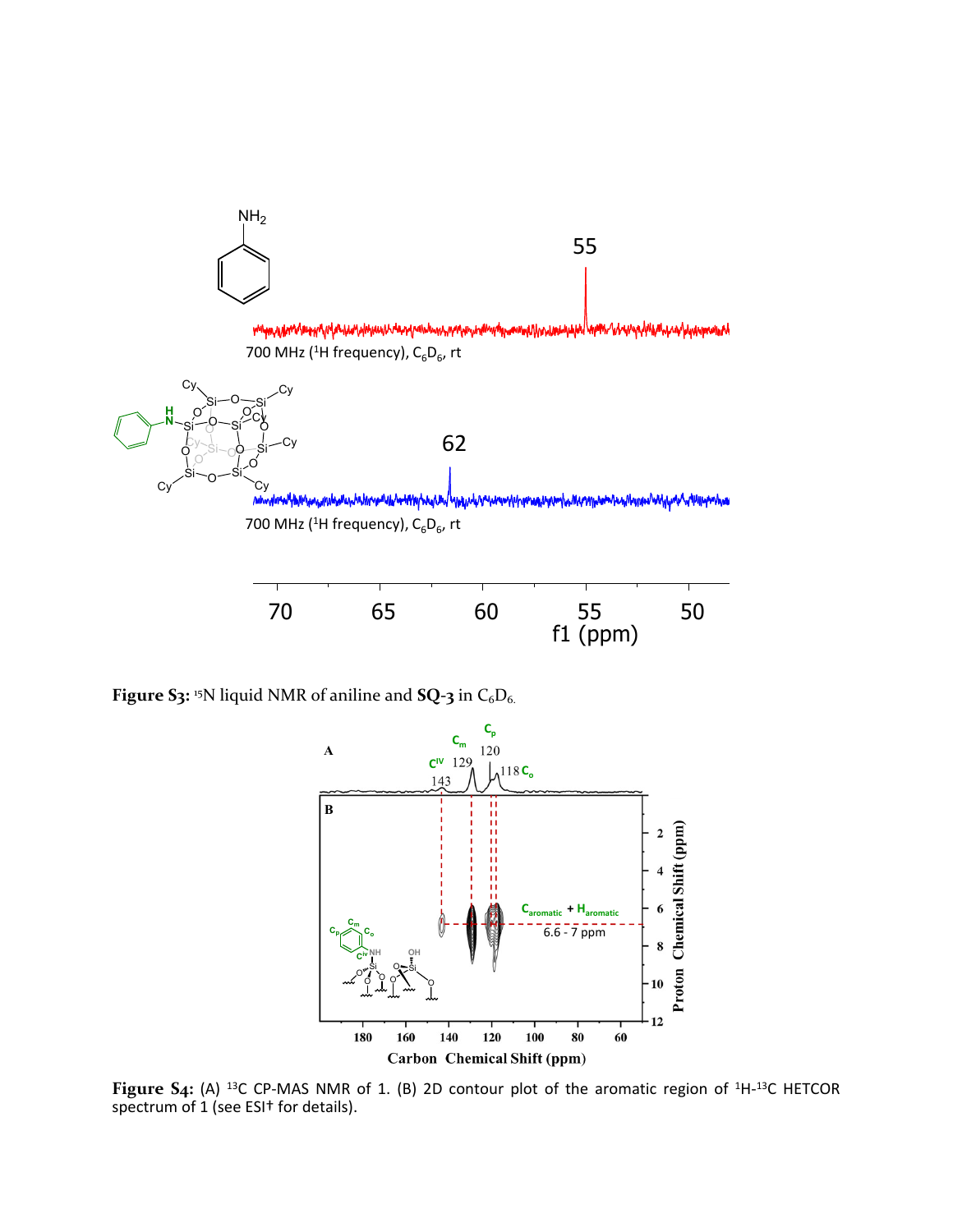

**Figure S5:** 400MHz DNP SENS spectra of **1** (20mg) impregnated with 16mM solution of TEKPOL in 1,1,2,2 tetrachloroethane with 8kHz MAS frequency. The microwave (MW) irradiation at 263 GHz was switched on or off continuously. <sup>1</sup>H MAS NMR were recorded using 16 scans for MW off and 4 scans for MW on and recycle delay of 3s .



**Figure S6:** Small angle XRD patterns of SBA1100 and **1**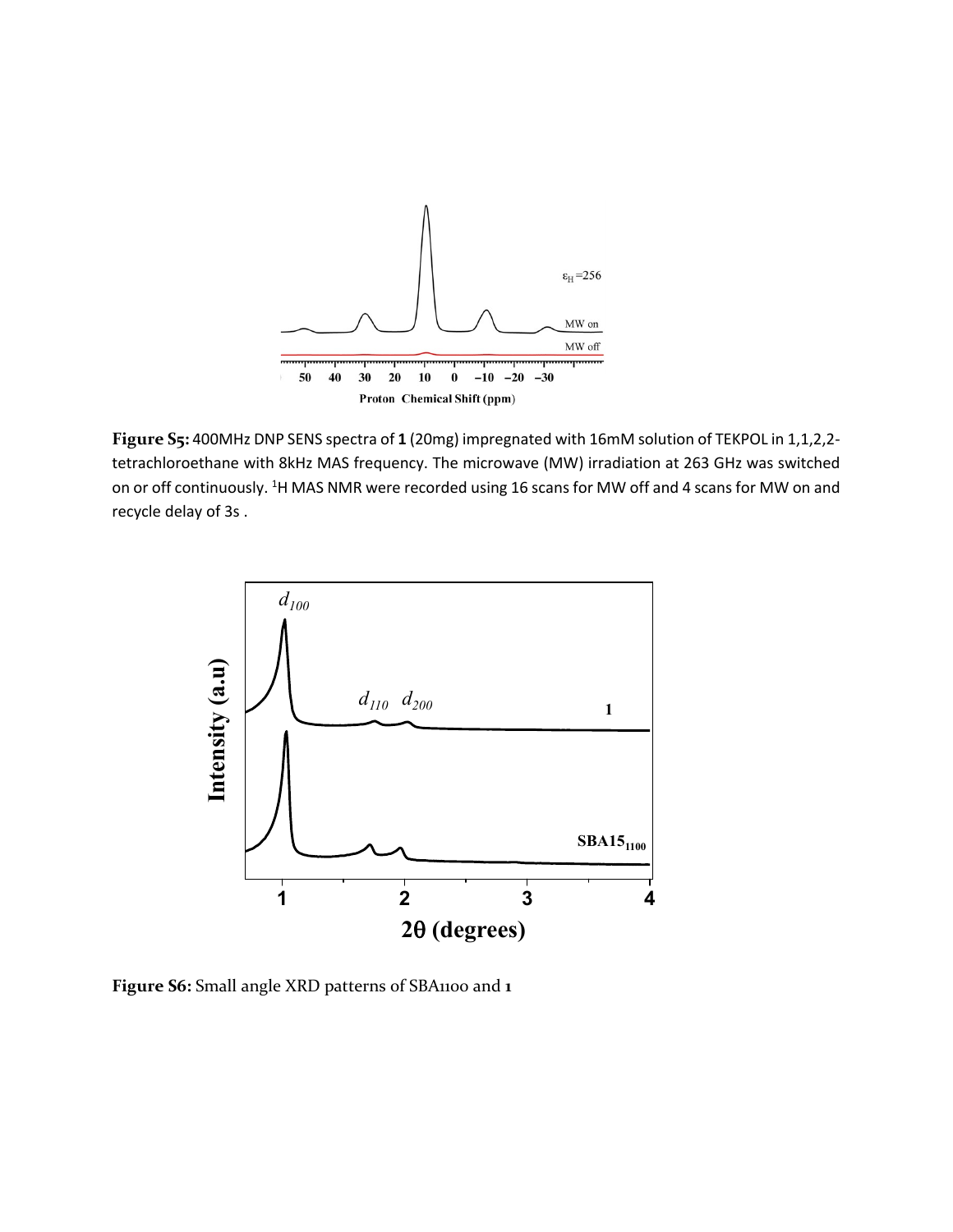

**Figure S7**. Nitrogen adsorption/desorption isotherm at 77 K of SBA<sub>1100</sub> and **1.** 

**Table S1.** Textural parameters of 1 from Nitrogen sorption combined with small angle X-ray diffraction

|                     | $d_{100}^{[a]}$<br>(A) | $a_0^{[b]}$<br>'A) | Wall thickness <sup>[c]</sup><br>(Å) | $V_{\mathsf{p}}^{[\mathsf{d}]}\ (\mathsf{cm}^3.\mathsf{g}^{\text{-}1})$ | $D_{\varrho}$ <sup>[e]</sup><br>(A) | $S_{\mathsf{BET}}$ (m <sup>2</sup> .g <sup>-1</sup> ) |
|---------------------|------------------------|--------------------|--------------------------------------|-------------------------------------------------------------------------|-------------------------------------|-------------------------------------------------------|
| SBA <sub>1100</sub> | 85.4                   | 98.6               | 41.6                                 | 0.90                                                                    | 57                                  | 679                                                   |
|                     | 86.28                  | 99.6               | 49                                   | 0.65                                                                    | 50                                  | 512                                                   |

[a]  $d_{100}$  spacing.

[b]  $a_0 = 2d_{100}/\sqrt{3}$ , hexagonal lattice parameter from XRD.

```
[c] Calculated by a_0 – pore size.
```
[d] Total pore volume at P/P0 = 0.97. [e] Pore size from desorption

```
branch applying the BJH pore analysis.
```
Note: The micropore volume corresponds to 0.2% of the total pore volume of the SBA<sub>1100</sub> (on the basis of  $\alpha_s$  plot). [1-2]

#### **Determination of the surface coverage**

The surface coverages (per m<sup>2</sup> of unmodified SBA151100) of N-phenylsilanamine ligands ( $\alpha$ ) bonded to the surface were estimated from the carbon contents of the materials using Equation (S1):

$$
\alpha \ (mol/m^2) = \frac{P_C}{1200n_C - P_C(M-1)} / S_{BET}
$$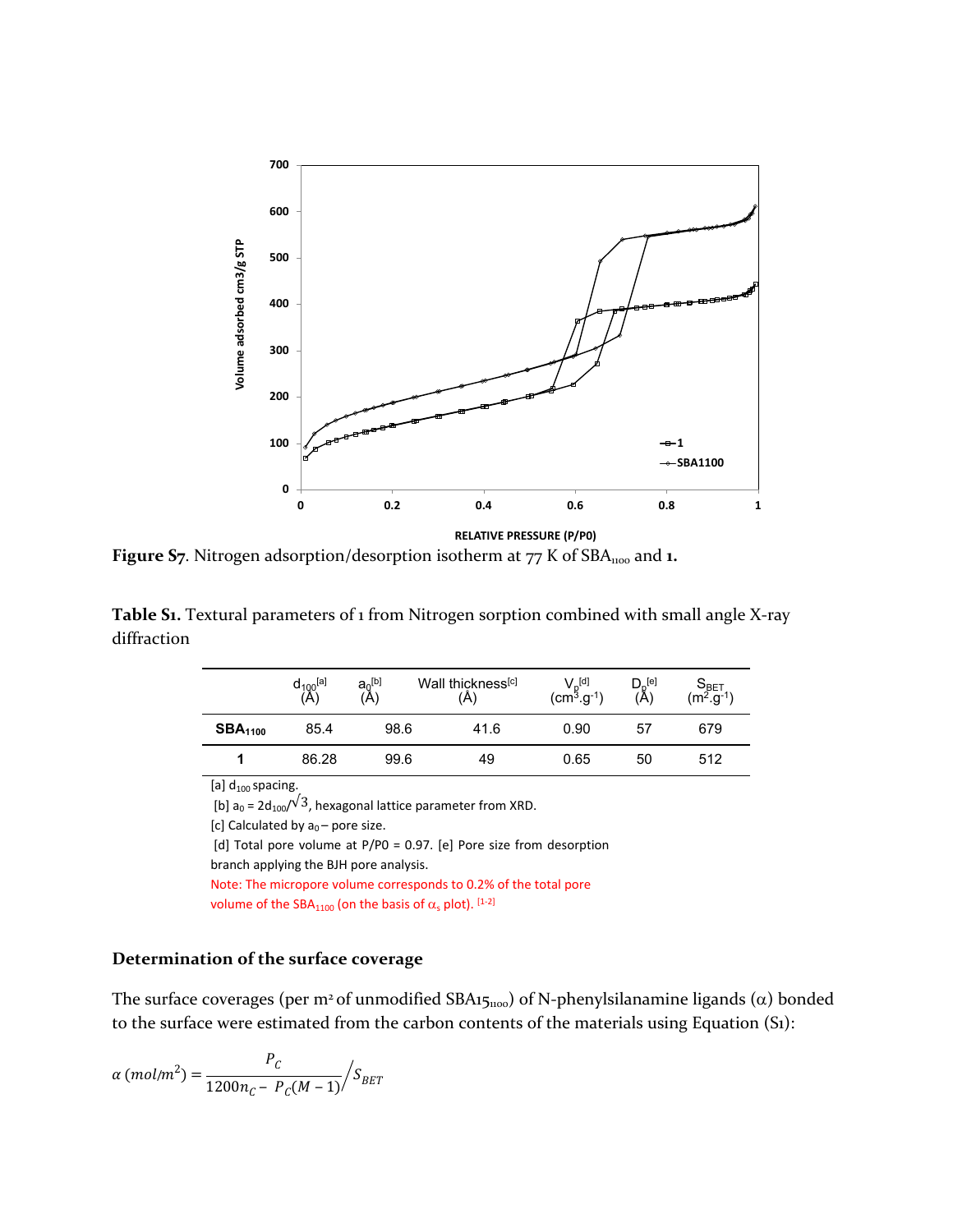Where,  $P_C$  = carbon percentage in the N-phenylsilanamine bonded phase; M are the molecular mass of the ligand attached,  $n_c$  are the number of carbon atoms per ligandS attached and  $\rm S_{BET}$  is the BET specific surface are in m<sup>2</sup>/g



Figure S8. FT-IR spectra of materials 1-5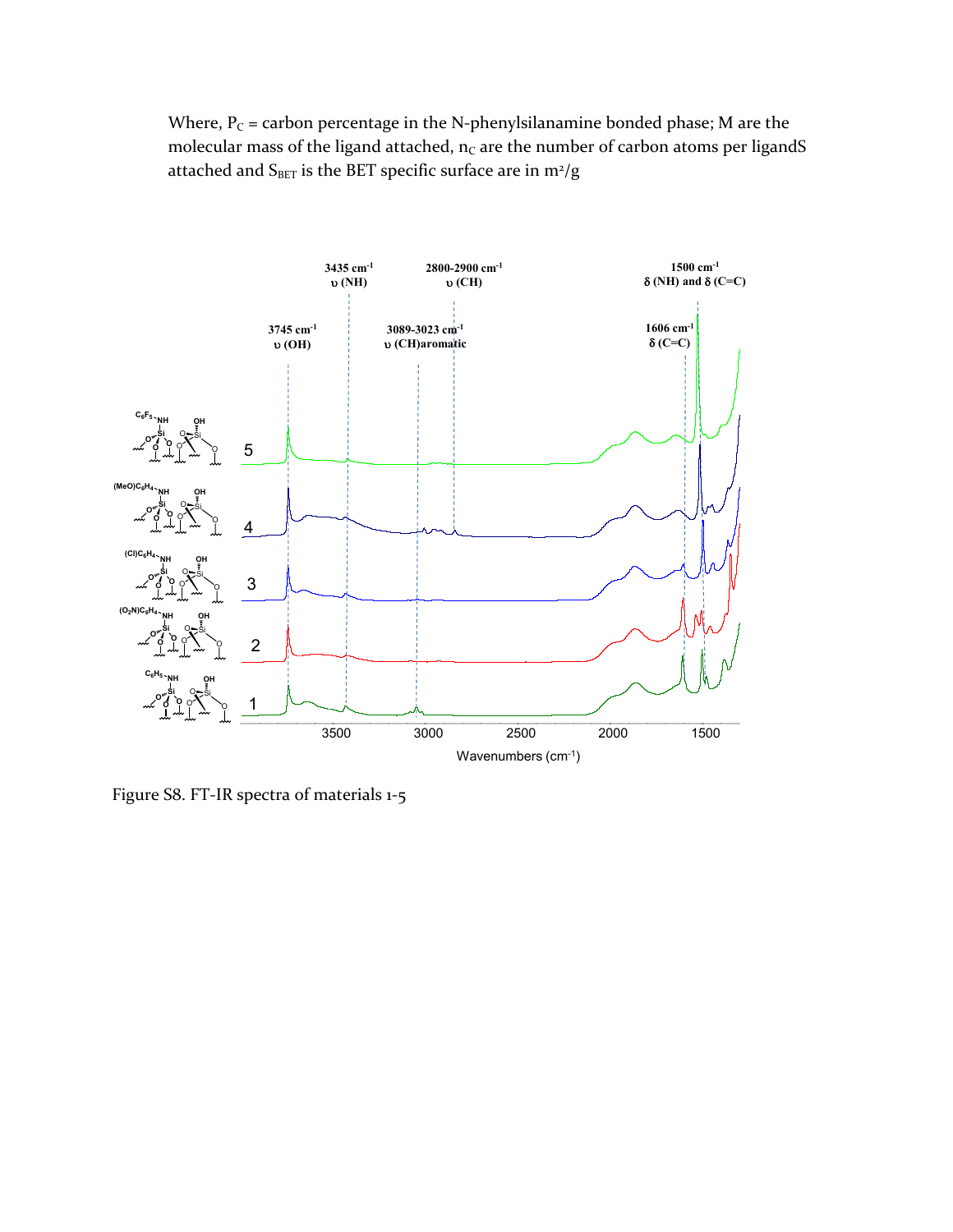



Figure S9. <sup>1</sup>H MAS solid state NMR of catalyst **2-5**

#### **Catalytic performance for Knoevenagel reaction**

In a typical experiment, the reactants were mixed in anhydrous ethanol and 0.02 g of the dried catalyst into the reactor and heated at 80 ºC. After the reaction, the catalyst was separated by filtration. The products were analyzed using a Chrompak CP 9000 gas chromatograph (GC) equipped with 30 m × 0.32 mm RTX-50 capillary column and FID detector. Individual reaction product was identified by GC-mass spectrometry (HP5971 mass spectrometer connected with a 30  $\bar{x}$  0.25 mm RTX-50 capillary column)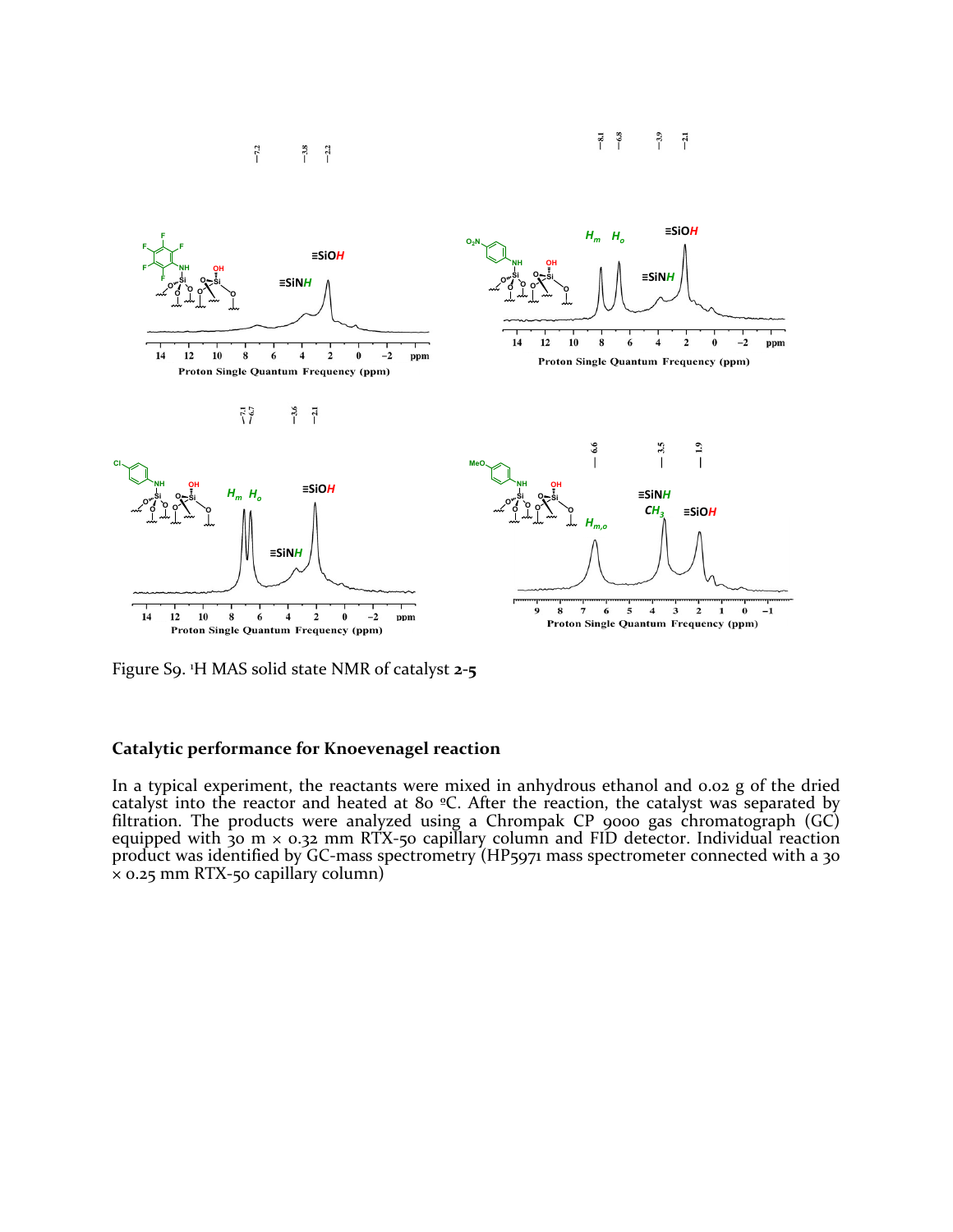

Figure S10. (i) FT-IR spectrum of [NHPh,O] SBA15, **1** after 1hr in contact with dry ethanol and followed by evacuation at 10<sup>-5</sup> mbar, 100 °C for 12h: the characteristic bands of =SiNHPh, [v(NH) = 3435 cm<sup>-1</sup>] is still observed. (ii) FT-IR spectrum of [N,O] SBA15, after 5 min in contact with dry ethanol and followed by evacuation at 10-5 mbar, 100 ºC for 12h: complete disappearance of the characteristic bands of ≡SiNH2 group [ $v_s(NH_2)$  = 3535,  $v_{as}(NH_2)$  =3445 and  $δ(NH_2)$  = 1550 cm<sup>-1</sup>].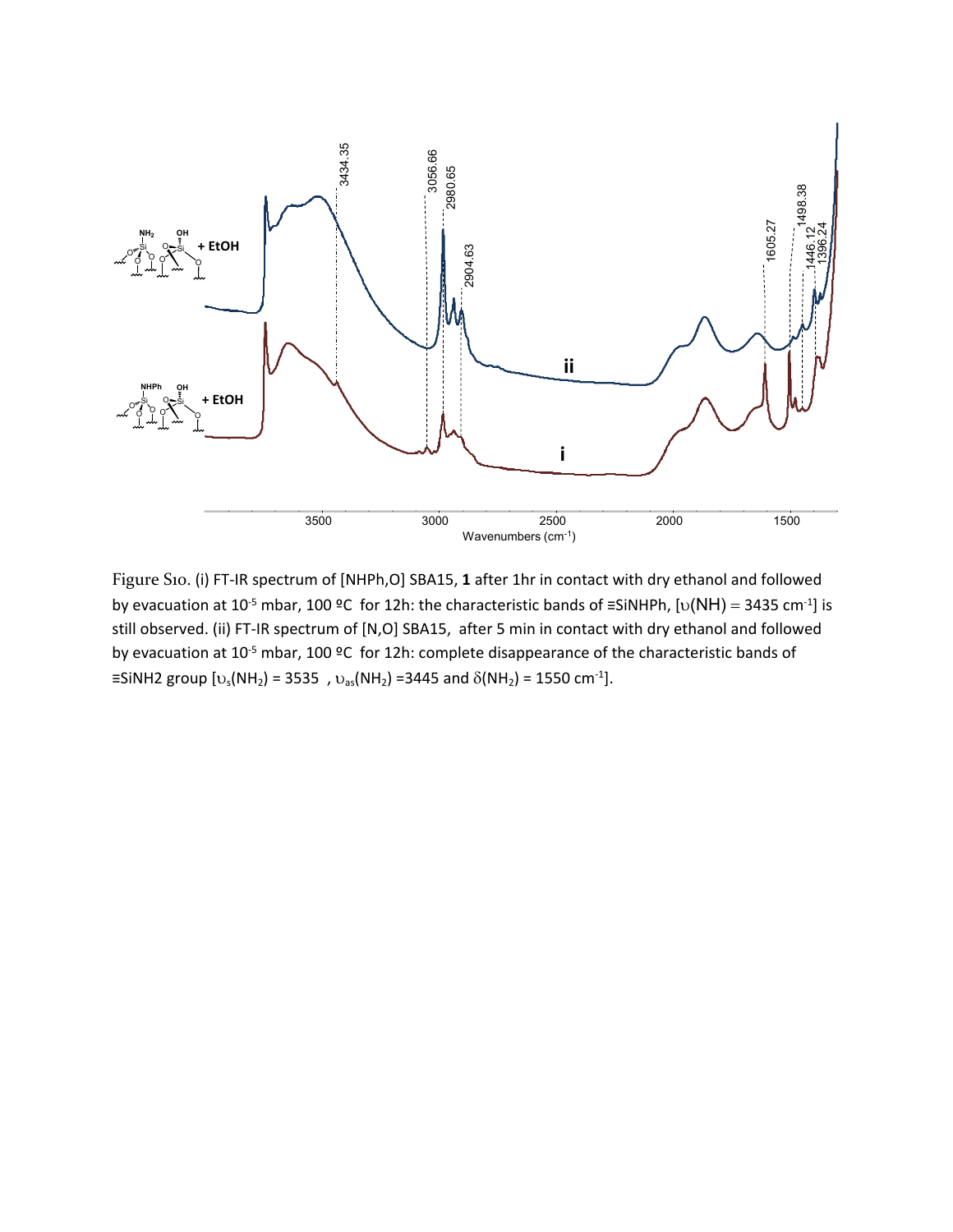

Figure S11. (i) GC-MD Chromatogram of pure dry aniline and GC chromatogram of reactant and product of Knoevenagel condensation.



Scheme S1. A proposed mechanism of Knoevenagel condensation involving well-defined acid/base pairs bifunctional catalysts (with  $R = C_6H_5$ , (NO<sub>2</sub>)C<sub>6</sub>H<sub>4</sub>, (Cl)C<sub>6</sub>H<sub>4</sub>, (MeO)C<sub>6</sub>H<sub>4</sub>, C<sub>6</sub>F<sub>5</sub> and H.

## **Reference**

[1] Jaroniec, M.; Kruk, M.; Olivier, J. P. *Langmuir* **1999,** *15*, 5410